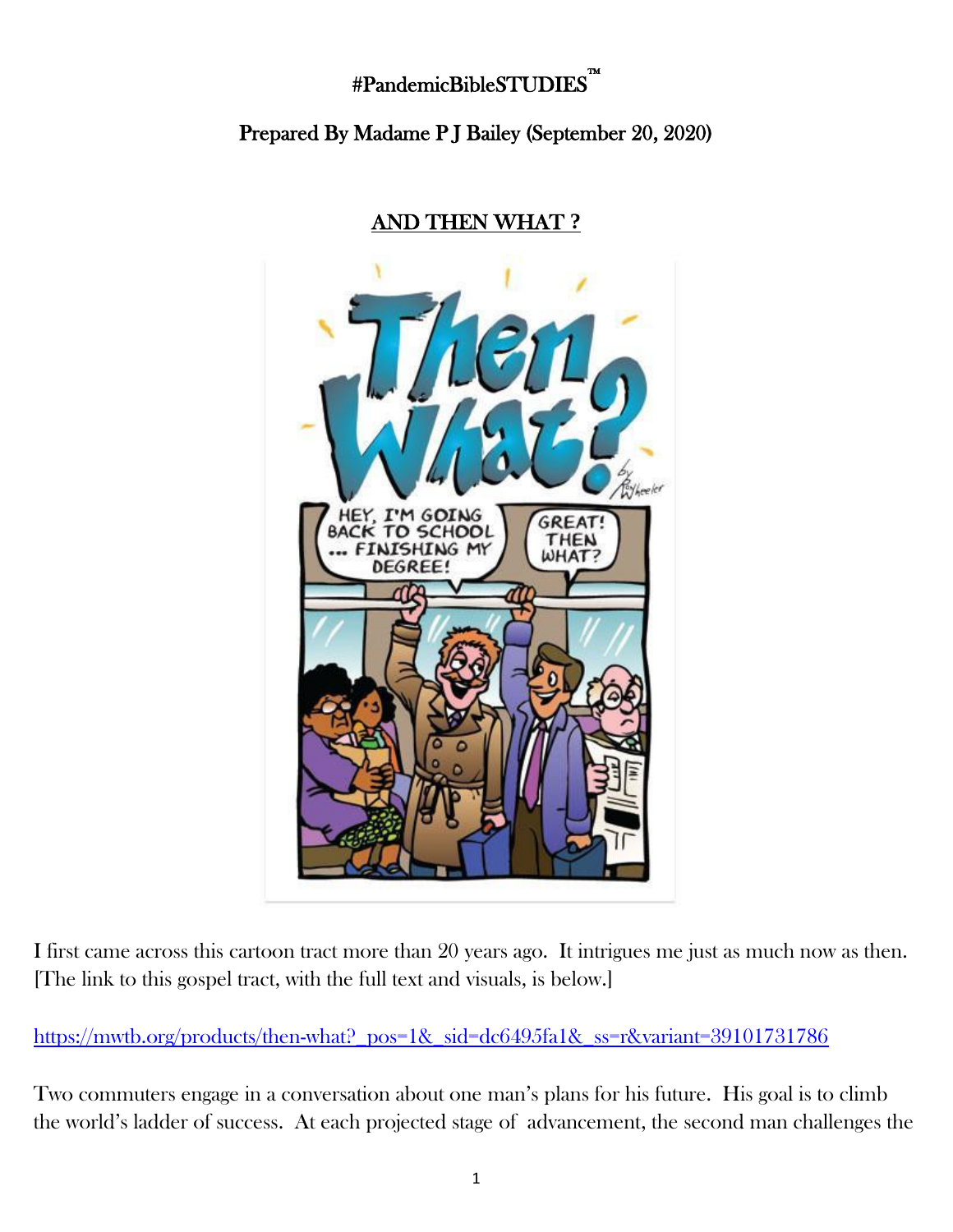ambitious man with: "Then what ?" The climax of their discussion ended with witnessing about eternal life.

Many people plan their lives without directing much attention to how they will spend eternity. The four discussion questions below explore witnessing during this global COVID-19 pandemic.

#1 - Is witnessing optional ?

#2 – Is there a painless, diplomatic, polite, or inoffensive way to share the whole gospel ?

#3 – Do we tend to nibble around the edges and try to sugarcoat Bible truths by focusing on John 3:16, without sharing John 3:17-18 ?

#4 – How has the COVID-19 epidemic motivated us to become more urgent with our witnessing of the End Times message ?

Most people resent being preached to. Witnessing one on one can be particularly scary. And we certainly should exercise prayerful discernment in how we address and communicate gospel truths. However, those concerns do **NOT** excuse or alleviate our scriptural responsibility to testify and evangelize any time the opportunity presents itself.

I encourage every Christian concerned about the eternal destiny of the souls of relatives, friends, coworkers, neighbors, etc., to prepare anew for the many doors that are opening during the pandemic. One time tested method is to follow what is referred to as "The Roman Road". Below are scripture passages that can aid in sharing the gospel massage of salvation.

Romans 3:23 "For all have sinned, and come short of the glory of God;"

Romans 6:23 "For the wages of sin is death; but the gift of God is eternal life through Jesus Christ our Lord."

Romans 5:8 "But God commendeth his love toward us, in that, while we were yet sinners, Christ died for us."

Romans 10:9 "That if thou shalt confess with thy mouth the Lord Jesus, and shalt believe in thine heart that God hath raised him from the dead, thou shalt be saved."

Romans 10:13 "For whosoever shall call upon the name of the Lord shall be saved."